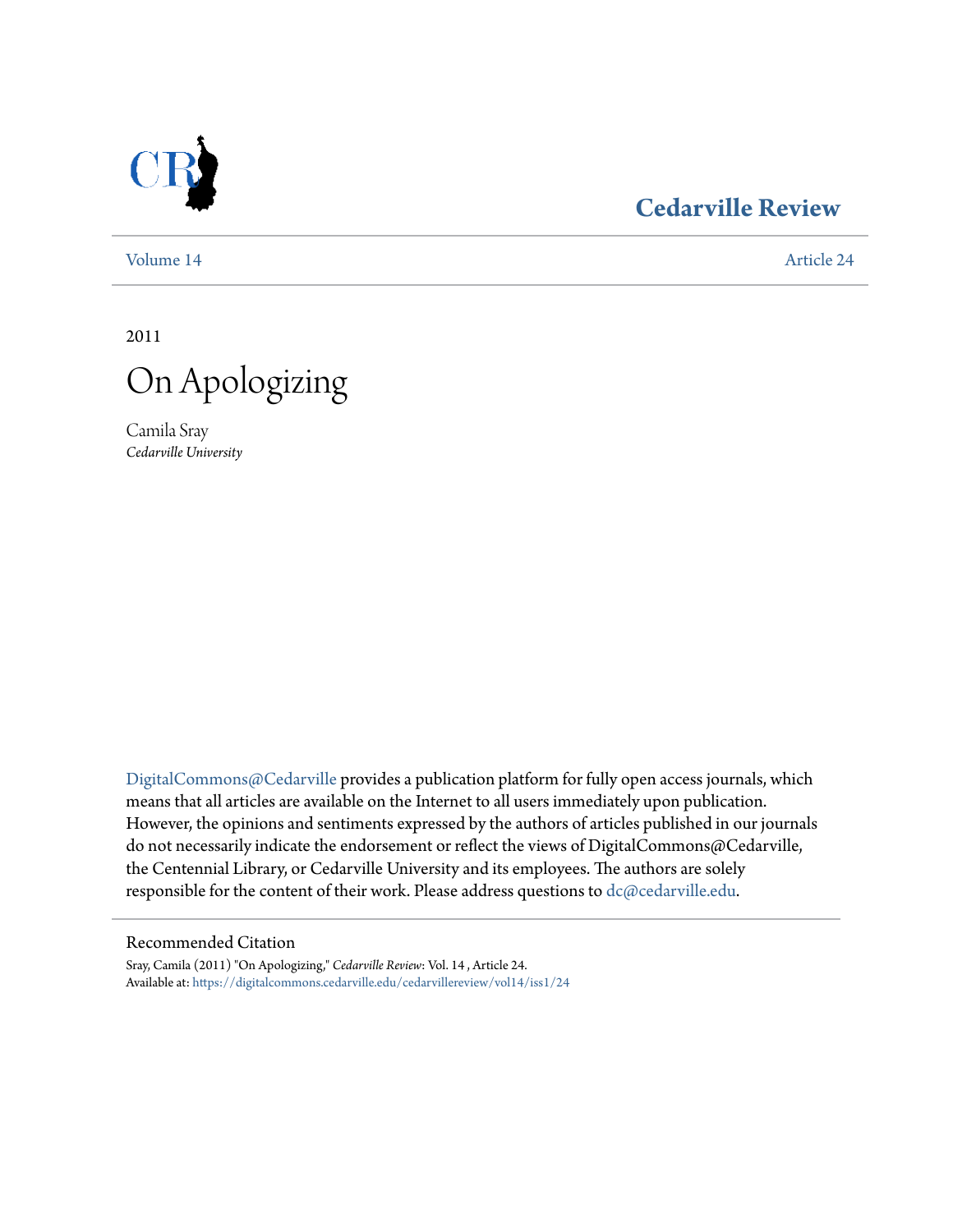# On Apologizing

Browse the contents of [this issue](https://digitalcommons.cedarville.edu/cedarvillereview/vol14/iss1) of *Cedarville Review*.

### **Keywords**

Nonfiction

#### **Creative Commons License**  $\bigcirc$   $\circ$

This work is licensed under a [Creative Commons Attribution-Noncommercial-No Derivative Works 4.0](http://creativecommons.org/licenses/by-nc-nd/4.0/) [License.](http://creativecommons.org/licenses/by-nc-nd/4.0/)

#### **About the Contributor (Optional)**

Cammy Sray is a junior studying English, Spanish and Bible at Cedarville University. She aspires to become a professor of Literature and plans to continue her English studies in graduate school.

Follow this and additional works at: [https://digitalcommons.cedarville.edu/cedarvillereview](https://digitalcommons.cedarville.edu/cedarvillereview?utm_source=digitalcommons.cedarville.edu%2Fcedarvillereview%2Fvol14%2Fiss1%2F24&utm_medium=PDF&utm_campaign=PDFCoverPages)

Part of the <u>[Nonfiction Commons](http://network.bepress.com/hgg/discipline/1152?utm_source=digitalcommons.cedarville.edu%2Fcedarvillereview%2Fvol14%2Fiss1%2F24&utm_medium=PDF&utm_campaign=PDFCoverPages)</u>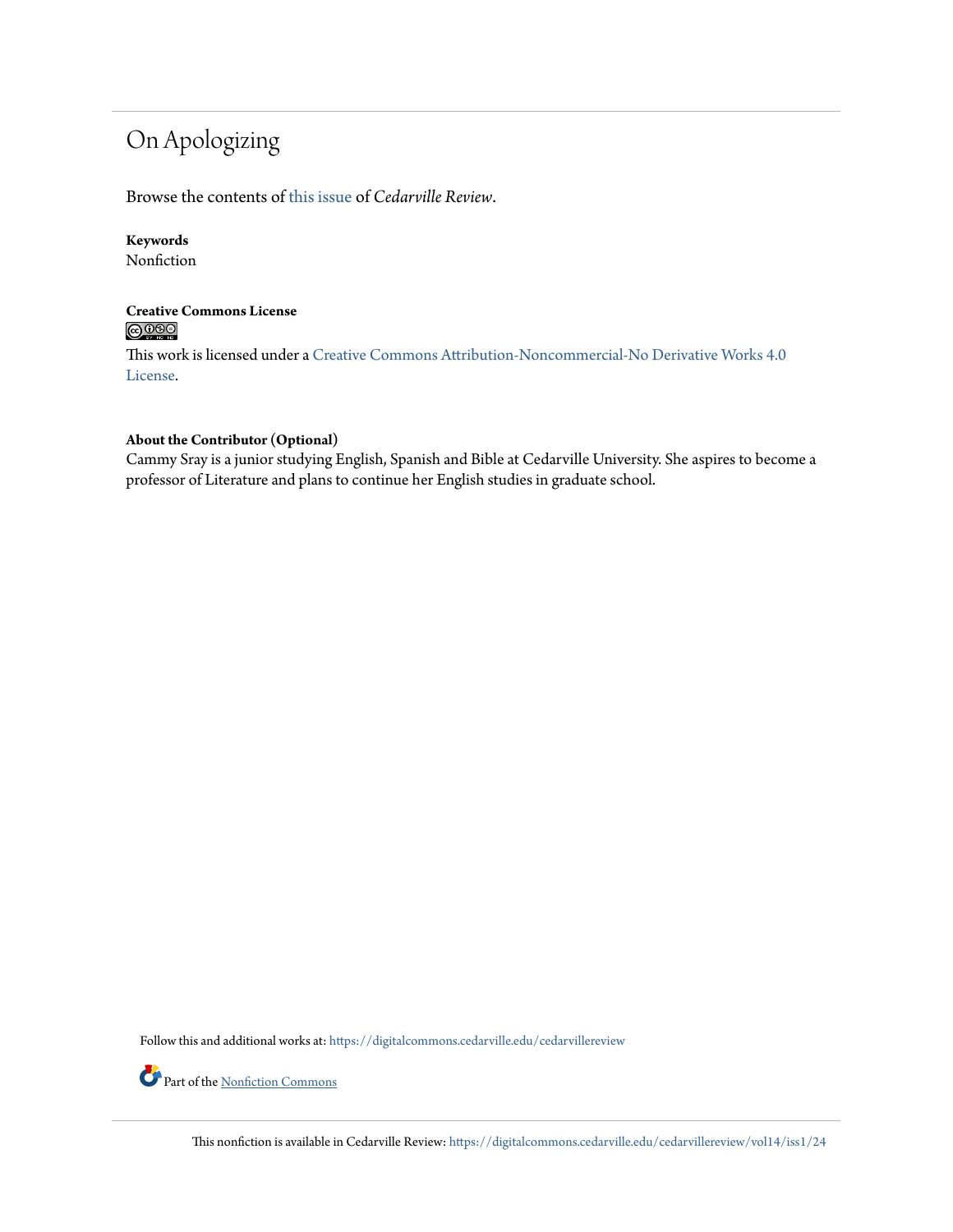## On Apologizing

I'm about to make a sweeping generalization and will resist the urge to apologize for it. It appears to me that people split into two groups—those who profusely apologize and those who can't stand the people who do so. I belong to the former group; I am a profuse apologizer.

I evoke the "I'm sorry" with tedious regularity on all occasions, throw it over my words like a flimsy jacket to brave possible winds or drizzles of indignation — whether I write too lengthy of an email, borrow my roommate's laundry detergent for the third time, or rummage too slowly for a vocab word during Spanish conversation. I think the inclination stems from the family of disorders that includes the pity laugh that obligation to unleash strained chuckles when a speaker's joke or a friend's "hilarious" story falls flat. But I'm sure that's a topic for another essay.

I brainstormed with my brothers, who suffer the same sorry syndrome, the idea that we've conferred this habit on ourselves to compensate for our mom. She is the kind of person to pin down a waiter with darting eyes when the House bread is not on the house or send her dish back when she deems it "the skimpiest thing I've ever seen." I remember my brother Colton once muttered to me, when we were eating at Olive Garden, "I seriously just want to apologize for her." He must find, like me, every grating instance of that battle against petty injustices nearly unbearable. In these cases my apology is not a traditional "I'm sorry," but reincarnates itself into my and my brothers' overly-interested faces when the waiter gives menu specials, hearty laughs toward his feeble attempt at witty banter, and many thank-yous after water refills.

I realized the other day to what extent my apologies are unwarranted when I went to take a shower in my dorm. I of course picked an empty shower stall and pulled the yellow canvas curtain closed—an indication, you would think, that this slot is now occupied. Thankfully I am fully dressed when a girl barges in and scans the cramped, gray-tiled stall with her eyes for a few seconds. I am caught completely off guard, and immediately an "Oh my gosh, I'm sorry" tumbles out of my mouth as if drawn by gravity, with an unnecessary forcefulness, a vigorous implying that I am in the wrong for being stuck in this moment at this time. When

 $\star$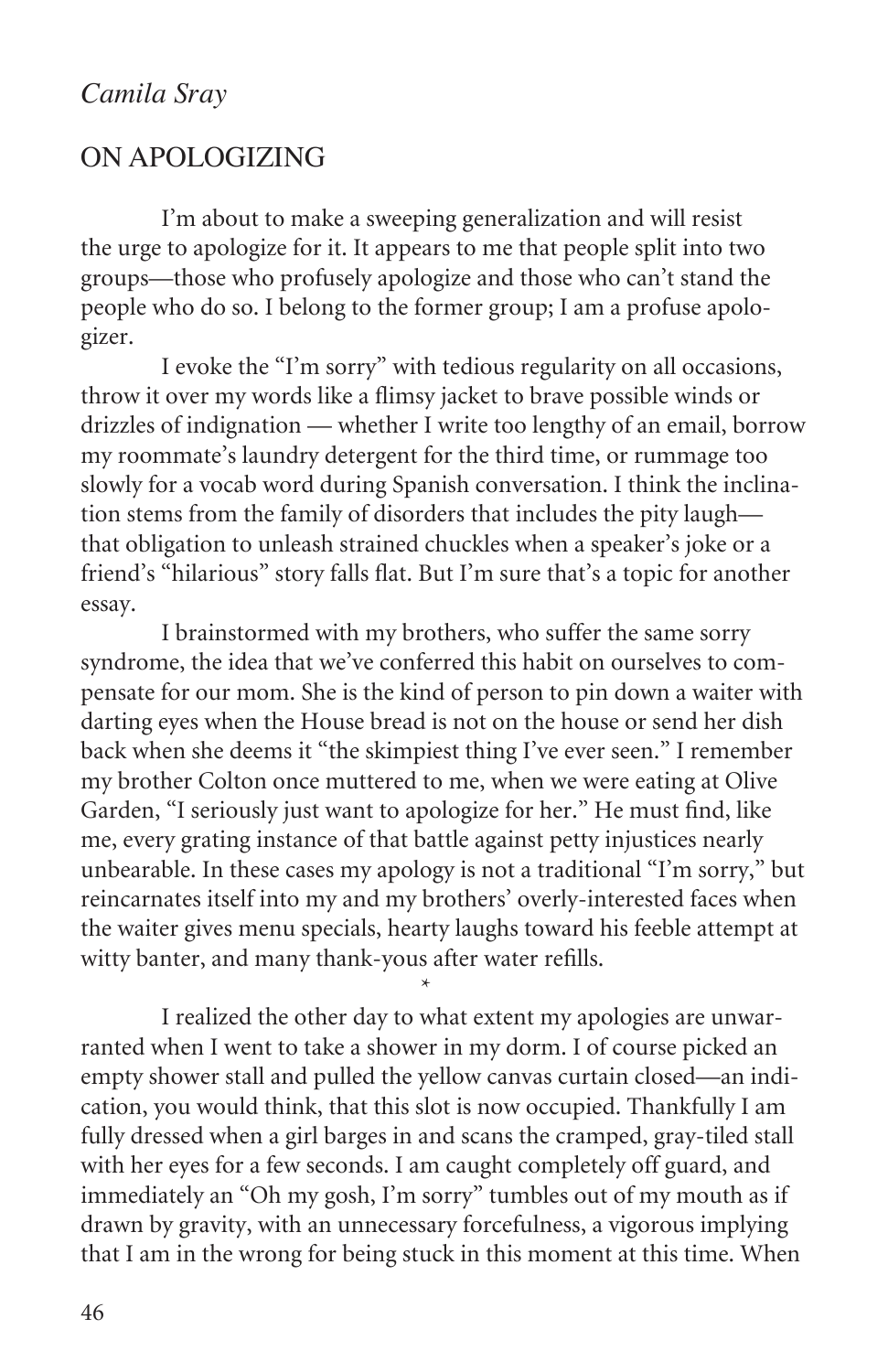she realizes she hadn't left anything in the shower after all, she leaves with a mere "Oh." No apology for making me apologize. I brooded over it during my entire shower.

I've found that "I'm sorry"ers nearly always expect an "Oh, that's okay" or "don't worry about it" after issuing an apology. Even a wordless grin is sometimes adequate, depending on the person. When I don't receive this kind of courtesy receipt after my self-effacing payment whether the payment is a figurative penny's worth or not—I feel a nagging sense of injustice, like I didn't get what I deserved. Maybe because I know deep down that my apology wasn't necessary in the first place. But I think that when someone goes out of her way to do something nice, to apologize as an act of overused but nonetheless expected propriety, the "that's okay" becomes a mandatory, subliminal "thank you."

I perused some blogs online the other day and came across one titled, "Does it bother you when people apologize too much?" The person said: "I used to work with this girl who would say 'I'm sorry' all the time. I accidently bumped into her once and made her drop what she was carrying and she still said 'Oh, I'm sorry.' Do you know someone like this?" Maybe if this blogger was aware of Oliver Wendell Holmes' observation, dare I say wisdom, that "Apologizing - a very desperate habit – is one that is rarely cured," he would not be so insensitive to the rather hopeless condition.

While excessive "I'm sorry"s annoy rather than appease the apology-receivers, even more ironic is that we apologizers usually annoy ourselves. This irony may occur, for example, when I apologize to dormmates who must step over my legs stretched across the hall as I sit outside my room, back against the cinder-blocked wall, typing this essay. A mild feeling of regret may spur me to ask myself, "Is it really hard for her to shift a bit to the left when walking through? Should I apologize for that?" And yet I continue to apologize anyway. But perhaps the greatest irony occurs when apologizers apologize to each other. If I apologize to my roommate when, say, my elbow joint cracks and pierces the silence (for some reason that happens often), while she is already the kind of person who apologizes to me for not being talkative enough or for being too talkative— are we not just perpetrating a burdening and arbitrary standard we foist on ourselves in the first place?

I have a Spanish minor, but I'm not very good at speaking Spanish. Since I will probably never reach fluency, I am left to just imagine what it would be like to be fluent. How would I say "I'm sorry," with its full spectrum of connotative triteness, in the same "one size fits all"

 $\star$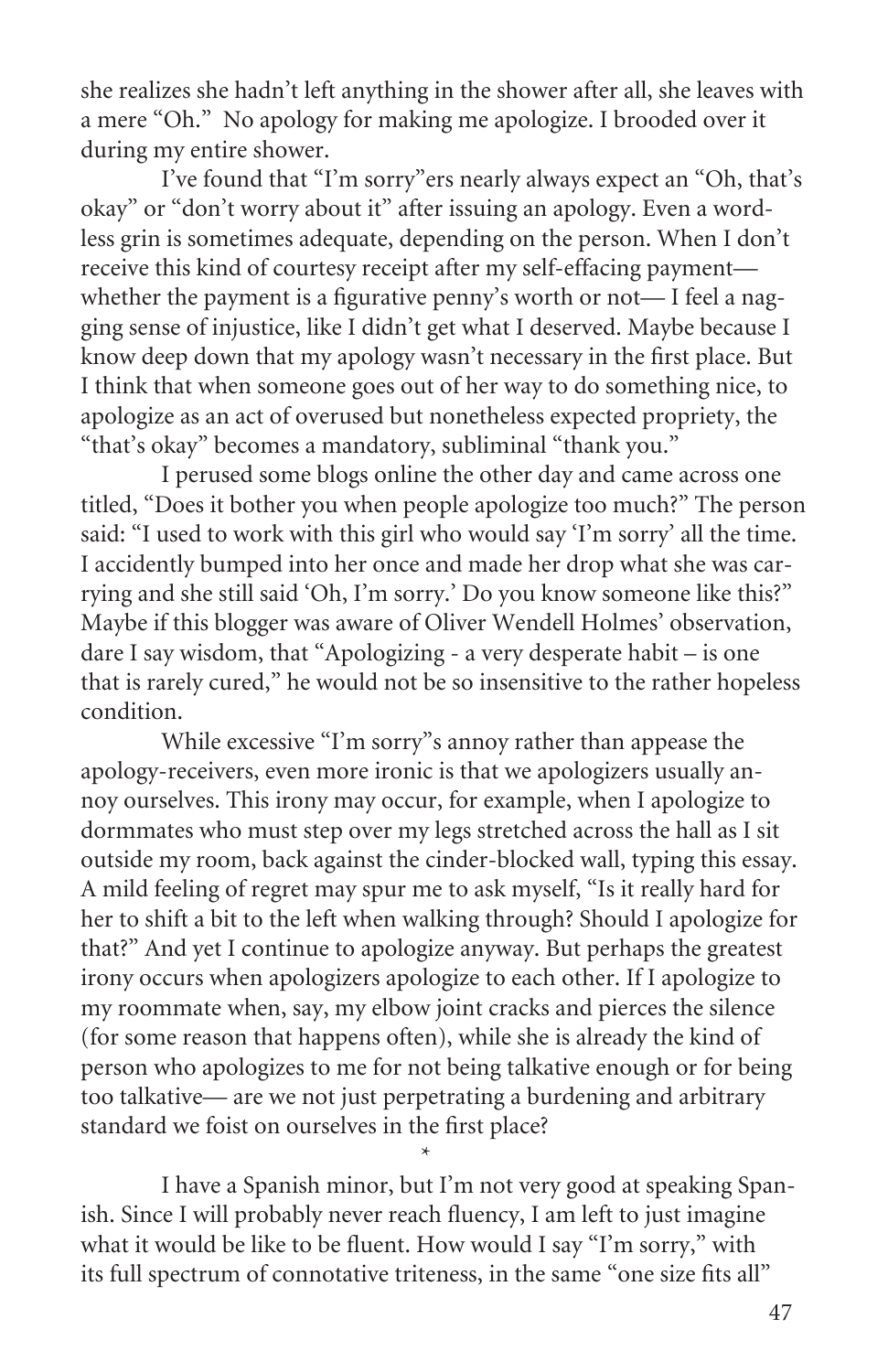way that I can in English? I've wondered if, when immersed in a Spanish speaking country, I'd be stripped of my bad habit (it must be a bad habit?) by enduring something like a language barrier nicotine patch.

Contrary to popular belief among Spanish students, the commonly used phrase lo siento does not encompass all "I'm sorry"s. Conveniently, two sets of apologies exist in Spanish: one for genuine regret and one for what my professor labels "social faux pas." In the phrase lo siento, "lo" is a direct object ("it" or "that"), while "siento" stems from the verb sentir, to sense or to feel; the phrase, then, literally translates into "I feel that" and can also mean "I regret that." Spanish speakers use this phrase to express sympathy. Disculpa and perdon, however, are the more casual and less sincere phrases; they function in the same way that we prolific English apologizers use "I'm sorry"— to apologize for social errors, interrupt conversations, or get someone's attention.

I can't think of an English equivalent to the Spanish social faux pas other than idioms like "my bad" or the obscure "oops." Even then, "my bad" is too unofficial, too make-shift, while "oops" is worse than no apology— a clumsy acknowledgement of error without accompanying remorse. Maybe it is because the English language does not technically have two apology options that I am often irked by the use of "I'm sorry" as an insincere response to someone else's grief. I hope you'll permit me to here distinguish myself from this breed of apologizers and not consider me a hypocrite. At least in Spanish I can know that perdon does not require a sympathetic tone; but when I encounter fake sympathy etched into someone's face, eyebrows buried too deep to be actual concern, and the toss of an "I'm sorry" into the conversation following that tongueto- roof-of-mouth "tut" noise, I am thoroughly bothered. Of course, this apology can sometimes be sincere; but all too often I marvel that the other persons cannot sense the note of cheap dismissal in their voice, their say-the-right-thing-so-the-conversation-can-move-on tone. You would think this type of "I'm sorry" wouldn't bother me so much since I am myself an apologizer. But maybe the dilemma parallels that of when a grammarian quakes at the sight of "their" incorrectly replacing "there"; these apologizers use "I'm sorry" in the wrong way, like a "get out of jail free" card, if you can consider some conversations an imprisoning nuisance.

But then again, do I not use the phrase "I'm sorry" as the same quick-fix, even though the context differs? Certainly my apologies aren't genuine every time, and in fact, they're often quite the opposite; but at least they represent a case of disculpa or perdon, not a false lo siento. And even while the "social faux pas" type can yield the most trivial apologies,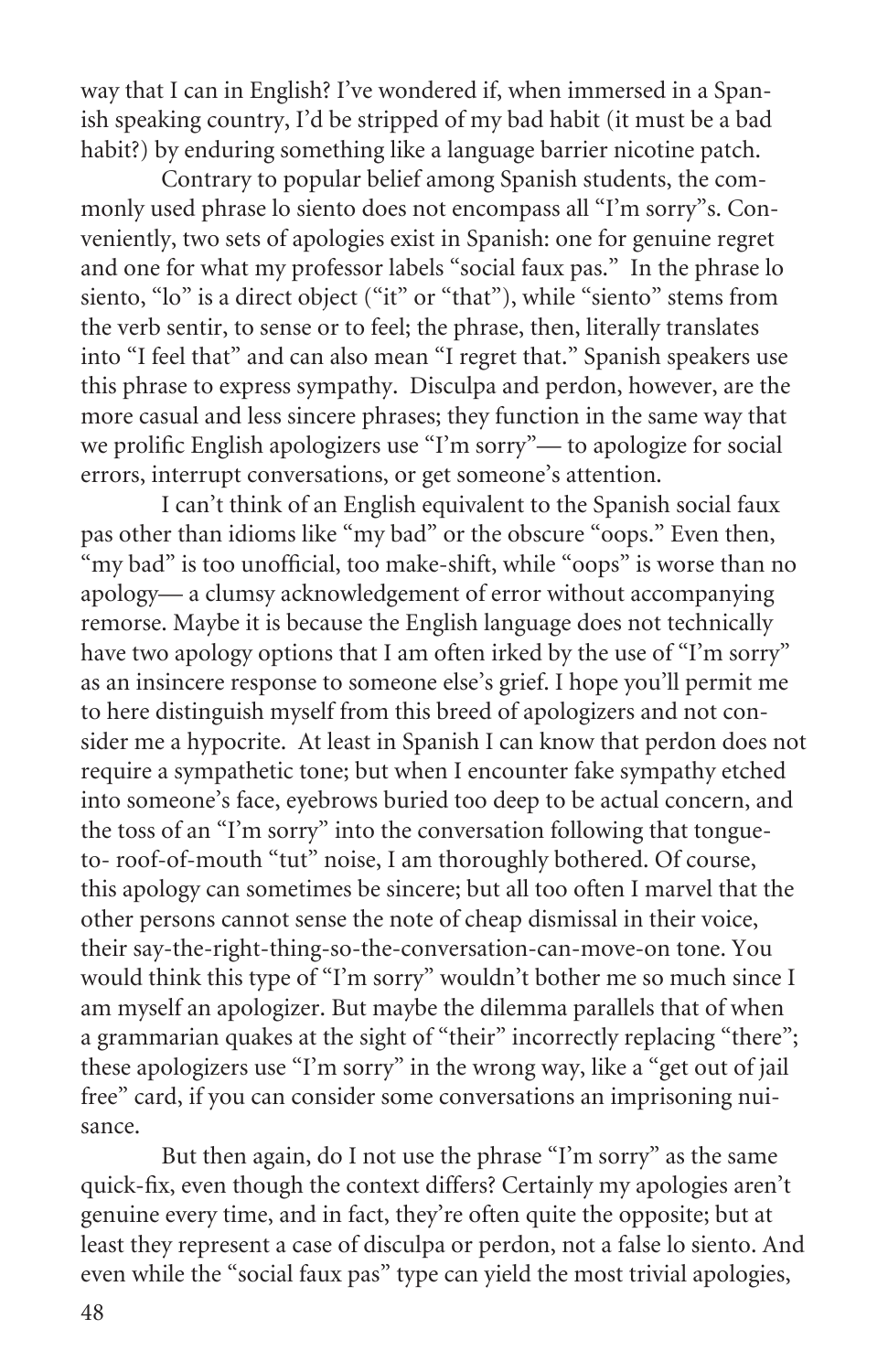I still feel a sense of having wronged someone for the split second before I utter one, even in the privacy of my own shower stall. Disculpa, after all, signifies the formal, second person tense of the infinitive verb Disculpar, which literally means to "un-guilt" someone or "pardon" someone.

Only during my post-apology reflections do I realize that the true injustice was my apologizing for something I didn't need to. I'd like to say those post-apology reflections occur often, but they don't. But what does it even matter, considering the circumstances are almost always insignificant anyway?

 $\star$ 

 $\star$ 

The internet is saturated with apologizers seeking cyber solidarity. The other day I found a website that posts anonymous apologies. While something about that site that mildly repelled me (perhaps it came off as a creepy, collective confessional), and while I'll give myself enough leeway to say that I was already in an emotional mood, I wanted to cry after I read an apology someone wrote to herself. She repeatedly apologized to herself for hating herself. It wasn't even beautifully written; but its very essence rang with raw truth. The fact that it had to be anonymous endowed it with an emotional edge, a "sugar coat free" liberty to speak cruelly about oneself, even publically. I wonder— if I can trust the painful honesty of her apology— whether self-apologies are sometimes the most sincere ones.

I have come across self-hypnosis downloads online to help people stop apologizing. I have come across online manuals with such titles as "How to Stop Apologizing" or "Stop Apologizing, Start Living" that are rife with the usual ideas that apologizers have a low sense of self-esteem, that apology abundance undermines the issuer's confidence. But this answer seems too easy of a diagnosis, almost as much a hurried dismissal as the "I'm sorry" that functions like a lo siento.

I think a philologist would find my over-generous "I'm sorry"s as contributing to the inadequacy of the English language, aggravating its descent into arbitrariness by something like word inflation. I should feel sorry for doing this as a lover for words. But honestly, I don't care even if I am devaluing the meaning behind the actual phrase by increasing its circulation. I am unabashedly that person who strips a phrase of its meaning by incessant repetition, a person who uses language not to clearly convey my will and emotions but to uphold my own idiotic assurance that yes, I've distanced myself from possible scorn, I've created some insulation from reproach, I've compensated for my possible transgressions. But sometimes I cannot ignore the idea that my "transgressions" are not even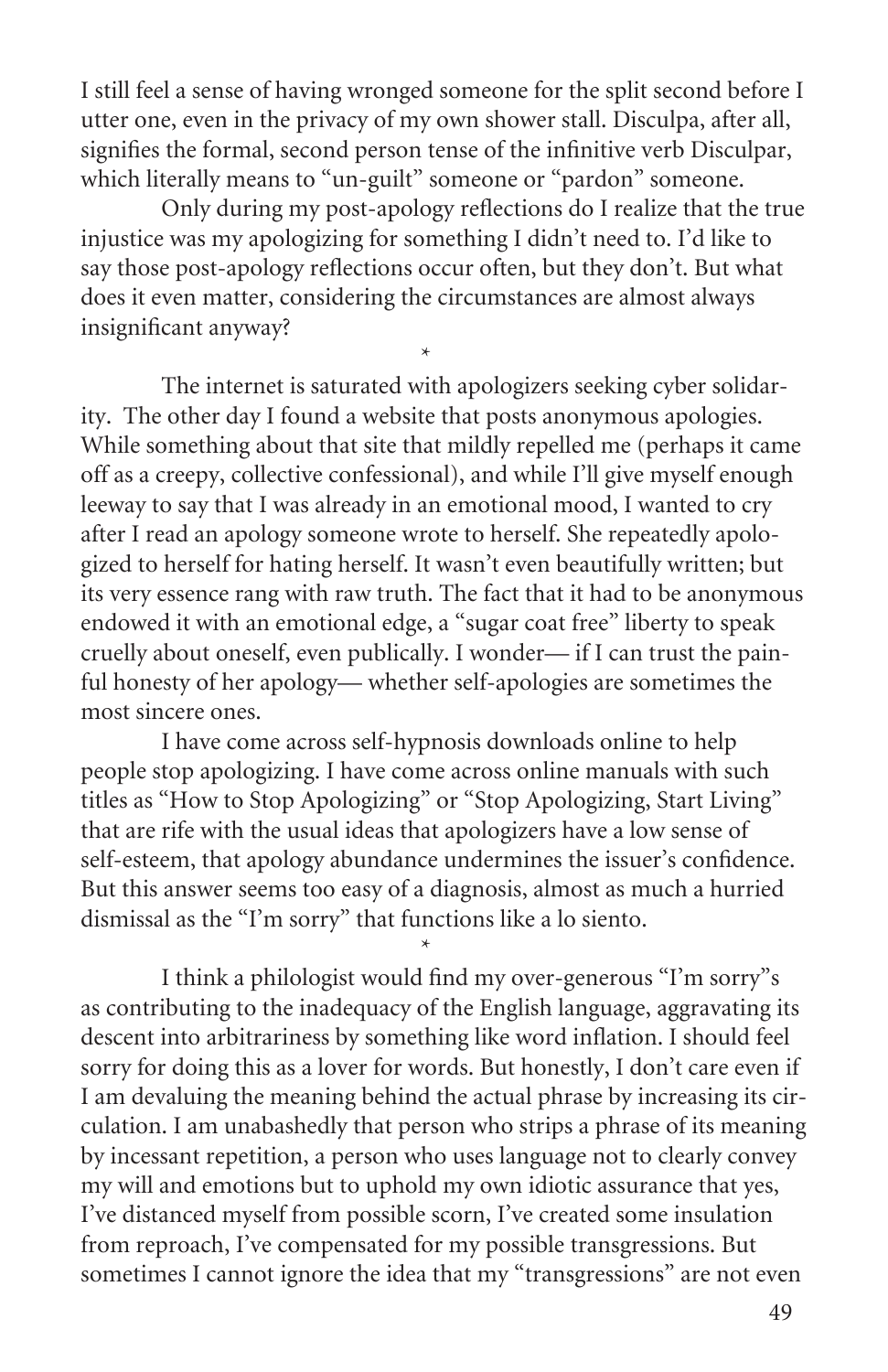transgressions, that they do not violate anyone in a significant way. This must mean, then, that the other person distortedly judges me? Or maybe it is I who project on others a false sense of condemnation toward myself, however large or small, since I dictate when I should solicit forgiveness in the first place? In that case, I distortedly judge myself— sprinkle subconscious contempt on myself for when I sit too tall for the people behind me or let my glass water bottle clank on the computer lab table.

Maybe I hate my apology curse because it dilutes the serious apologies that I have said, that I want to say, that I never said but should have. My apology archives may be overcrowded with the trite "I'm sorry"s, but these don't flood my memory of the real ones. I gave my truest lo siento, my most sincere "I'm sorry" of sympathy, over the phone as I tentatively toed the sidewalk crack outside in the dark, my eyes plastered to the ground. I gave this apology to a best friend who is no longer my best friend— five years after she almost died from a kind of self-destructive behavior. I apologized because five years ago I did not understand, but really should have, that self-destruction tyrannizes the mind as a devaluer of self before it tyrannizes behavior. I often mull over that apology because I didn't give it until I truly understood what she went through.

I feel like my friend has a right to apologize to herself. But maybe she exhausted her reservoir; she was, after all, as generous with apologies as I am. I've often heard it's most difficult to apologize to yourself. Maybe self-apology just adds insult to injury because one must acknowledge a truth he or she would rather remained an unreality, untouched by exposing words. Does anonymity make the difficulty any easier?

I used to reject the whole apologize-to-self as an invitation to self pity, but who am I to authorize the appropriateness of an apology? I can't even clearly distinguish between the meaningless times it is and is not occasioned. I myself am learning to apologize for lies to myself, learning the reverberating afflictions that obscured truths can wreak.

 $\star$ 

I don't think I can dare make the generalization that "I'm sorry"ers tend to be self-destructive, or that the self-destructive are often "I'm sorry"ers. Perhaps that self-apology on the anonymous website merely launched me in a cursedly and hopelessly sentimental mood. Maybe some people are just adamant apologizers for no other reason than, as my roommate Jane attests to, they are raised in a household that upholds a strict politeness (or, in the case of my brothers and I, raised by a mom who is thrifty with "I'm sorry"s). Maybe, as my friend Julie suggests, the tendency can stem from one's environment, like what she calls in the South a "false courtesy."